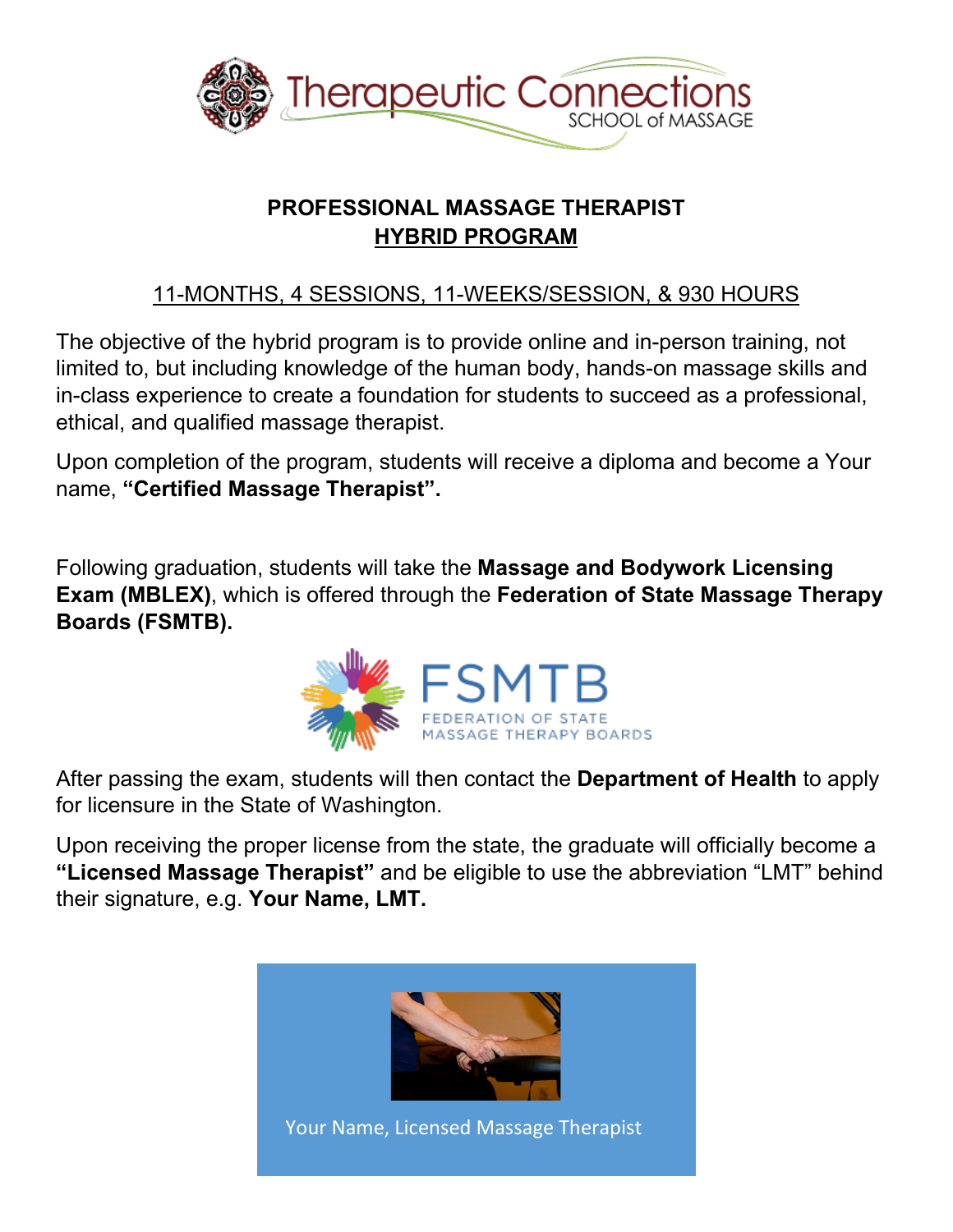## **PROGRAM CLASSES**

## **ONLINE (1ST SESSION ONLY) - Introduction to Massage Therapy (INTRO):**

The purpose of this course is to learn and practice the professional and foundational skills for the direct application of massage therapy, to learn the theory and history of massage, and to identify and roleplay client/therapist ethical scenarios.

### **TUESDAY & WEDNESDAY - Practice and Theory Hands-On (P&T):**

The purpose of this course is to practice all hands-on Swedish massage skills, therapeutic applications, client communication, assessment, and body mechanics in weekly trades.

#### **TUESDAY - Musculoskeletal (MSK):**

The purpose of this course is to identify and palpate the muscular, skeletal, and joint systems, learning the **anatomy and physiology** of these systems, and to learn and evaluate different musculoskeletal **pathologies.**

#### **WEDNESDAY - Massage Lab (MLAB):**

The purpose of this course is to learn and practice common musculoskeletal pathologies, therapeutic applications, deep tissue, injury treatment, and an emphasis on **kinesiology (**including range of motion).

#### **ONLINE - Structure and Function (S&F):**

The purpose of this course is to understand the structure and functions **(anatomy and physiology)** of the human body and how they relate to massage therapy; to learn and evaluate different systemic **pathologies.**

#### **ONLINE - Professional Development (PRODEV):**

The purpose of this course is to learn and develop professional and organizational skills in client communication, goal setting, ethical business practices and self-care.

#### **MONDAYS (4th Session Only) - Student Massage Clinic (MCLIN):**

The purpose of Student Clinic is for students to provide massage therapy to people within our community so they may acquire professional experience. Students will also participate onsite in community events.

## **THROUGHOUT THE 11-MONTHS - Onsite and Guest Speakers:**

Human Anatomy Lab at WSU Medical School, Introduction to Acupuncture, Introduction to Chiropractic, Introduction to Cupping, Introduction to Thai Massage, Introduction to Barefoot Massage, Personal Injury Protections (PIP) Documentation and more!